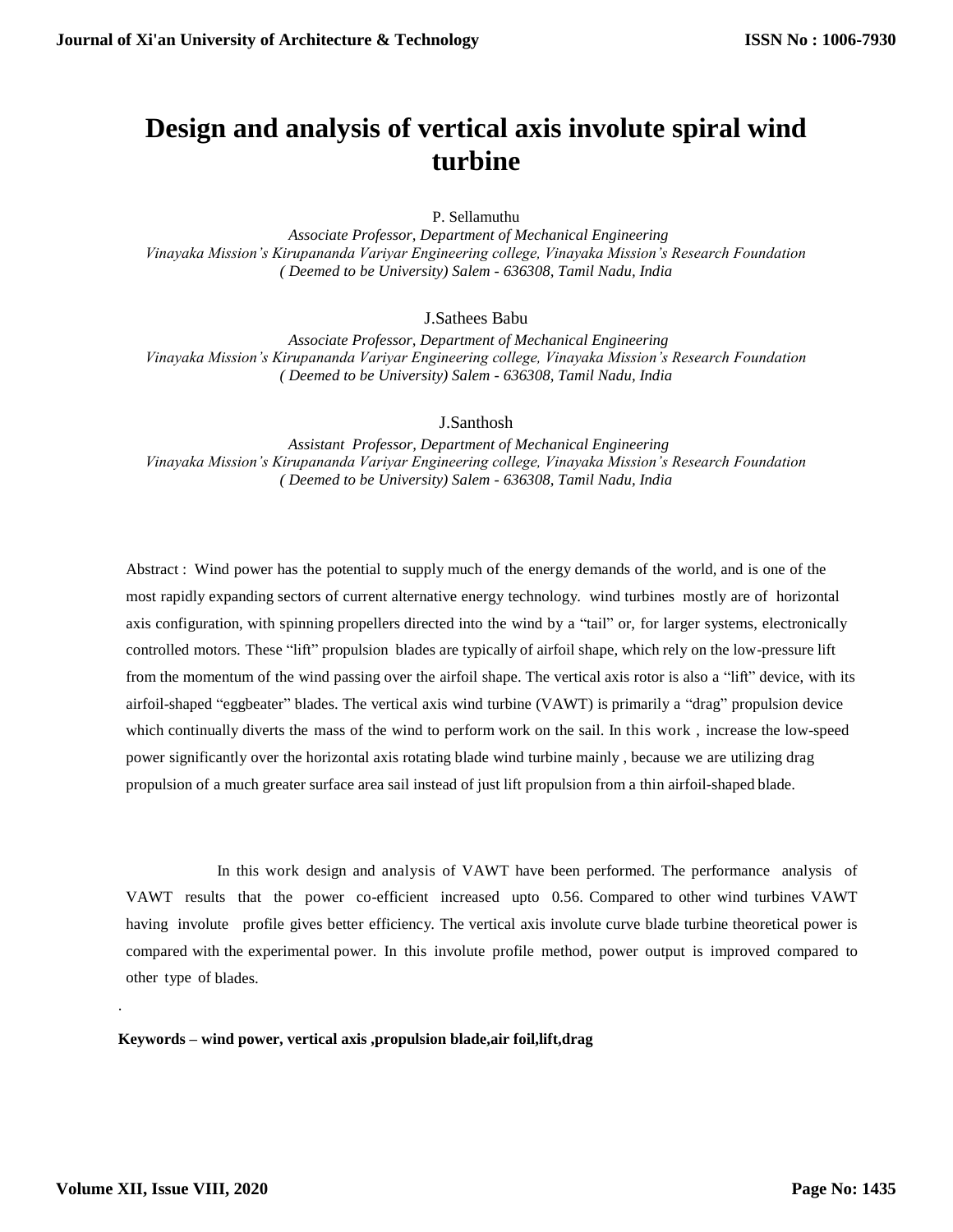#### I. INTRODUCTION

A machine that converts the kinetic energy of wind into rotary mechanical energy is known as wind turbine, is then used to do work. advanced models which have, the rotational energy is converted into electrical energy , by using a generator. wind turbines in existing are of the horizontal axis configuration, with spinning propellers directed into the wind by a "tail" or, for larger systems, electronically controlled motors. These "lift"

The propulsion blades are of airfoil shape, like airplane wings or propellers, which rely on the low-pressure lift from the momentum of the wind passing over the airfoil shape. The vertical axis rotor is also a "lift" device, with its airfoil-shaped blades. The vertical axis wind turbine (VAWT) is primarily a "drag" propulsion device which continually diverts the mass of the wind to perform work on the blade. In this project can increase the low-speed power significantly over the horizontal axis rotating blade wind turbine largely, because are utilizing drag propulsion of a much more surface area sail instead of lift propulsion from the thin airfoil-shaped blade.

A vertical axis wind turbine has many advantages over the many traditional horizontal wind turbine, especially in uneven wind conditions where a horizontal wind turbine has to change directions, which puts stresses on the bearings and tower and dissipates energy. But, the vertical axis wind turbine is propelled by wind from any direction, and gravitational stresses on the vertical axis turbine are even, allowing lighter and larger construction. This vertical-axis wind turbine incorporates 3- involute spiral blades in a configuration that utilizes the mass momentum of the wind to spin the blades around a central mast. Force is applied to the blade by the wind both entering and leaving the turbine, allowing maximum extraction of energy from the wind.

So built a series of vertical axis wind turbine prototypes, with thin aluminum printing plate vanes glued between 78 rpm phonograph records. Filmed them on Super-8 next to a wind speed anemometer, and counted revolutions, found the weak and stalling in its worst aerodynamic position, and found several new and faster vane configurations. However, the primary advantage of a vertical wind turbine is that it can operate in an environment where the wind direction is shifting very quickly. But the VAWT is propelled by wind from any direction, and gravitational stresses on the vertical axis turbine are even, allowing lighter and larger construction. This vertical-axis wind turbine incorporates 3 involute spiral blades in a configuration that utilizes the mass momentum of the wind to spin the blades around a central mast. This can be beneficial if the wind direction is variable. One benefit of using a vertical turbine is that the generator can be located closer to the ground or at the ground. This allows for easier maintenance. VAWTs can also withstand much higher winds. The main advantage of VAWT over HAWT is it's insensitivity to wind turbines and therefore can be mounted closer to the ground making it effective for home and residential purpose. VAWT is quiet, efficient, economical and perfect for residential energy production, especially in urban environments.

# II.LITERATURE REVIEW

**K.R. Ajao and J.S.O. Adeniyi** are made for wind turbine blade for materials and manufacturing fact blade sheets, as this paper take some blade materials properties.

**David Hartwanger and Dr Andrej Horvat** are modeled for 3d wind turbine blade system using cfd The results from this initial stage of work support the use of a calibrated actuator disk methodology based on a normal fidelity CFD modelling approach. Implementing actuator momentum correlations obtained from an equivalent CFD analysis offers a potentially economical methodology for simulating complete multiple wind turbines within a specific environment.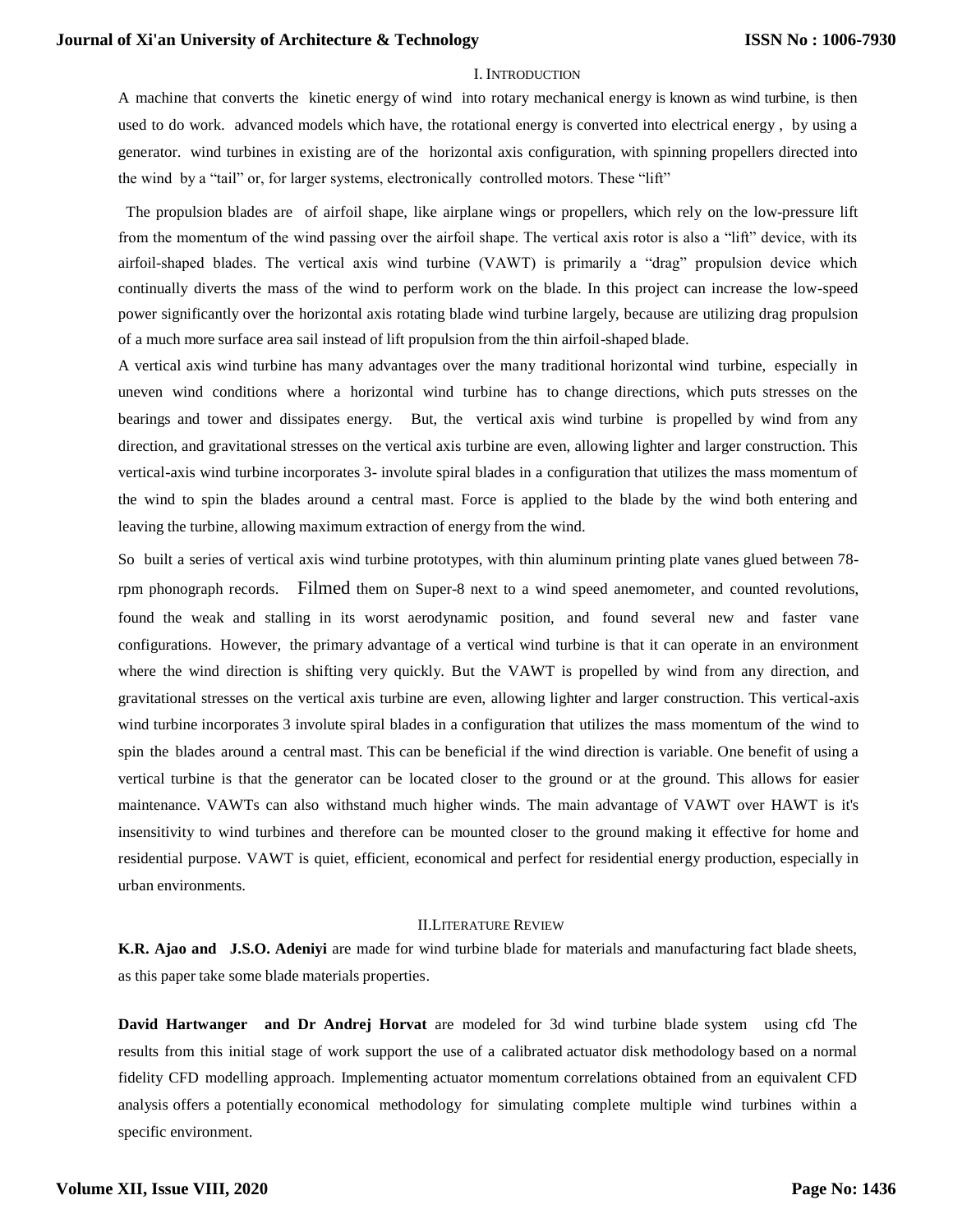**Surya Santoso, Ha Thu Le** are modeled direct-connect fixed-speed wind turbine model. The modelling includes the wind turbine aerodynamic rotor and drive-train representations which are often neglected in existing models.

The wind turbine and wind farm models presented can be used to facilitate educational activities in wind power integration studies.

**Uctug MY, Eskandarzadeh** are made power curve generation, wind power integration, dynamic interactions between wind turbines, power system dynamic stability and so on. In addition, the models can be expanded to include power and pitch controllers to suit other studies requiring variable speed wind turbines.

**Ulas Eminoglu** are made the effects of Wind Turbine Gear Systems on the power losses, voltage profile of radial distribution systems and the performance of the load flow algorithms are evaluated. It is also concluded that the incorporation of WTGSs with the proposed models into the load flow analysis does not ignificantly affect the convergence characteristics of thedistribution systems' load flow algorithms.

**Gunner C. Larsen, Hengameh Kojooyan Jafari and Ahmed Radan** are made Performance Testing of a Small Vertical-Axis Wind Turbine.

**L.M. Fernandez a, C.A. García a,1, J.R. Saenz** Steady-state and dynamics simulations were performed to illustrate the effectiveness of the present equivalent models. The results analysis demonstrates that the equivalent wind turbine with the average wind obtained from the aggregated wind turbines must be used for wind turbines with similar winds (differences in wind speeds less than 2 m/s) or when all the aggregated DFIG wind turbines receives above nominal winds.

#### III.METHODOLOGY

This vertical-axis wind turbine incorporates 3- involute spiral blades in a configuration that utilizes the mass momentum of the wind to spin the blades around a central mast. Force is applied to the blade by the wind both entering and leaving the turbine, allowing maximum extraction of energy from the wind.

So built a series of vertical axis wind turbine prototypes, with thin aluminum printing plate vanes glued between 78-rpm phonograph records, filmed them on Super-8 next to a wind speed anemometer, and counted revolutions. It is obserbed that the weak and stalling in its worst aerodynamic position, and found several new and faster vane configurations. However, the primary advantage of a vertical wind turbine is that it can operate in an environment where the wind direction is shifting very quickly. In contrast, the VAWT is propelled by wind from any direction, and gravitational stresses on the vertical axis turbine are even, allowing lighter and larger construction. This vertical-axis wind turbine incorporates 3 involute spiral blades in a configuration that utilizes the mass momentum of the wind to spin the blades around a central

mast.

This can be beneficial if the wind direction is variable. One benefit of using a vertical turbine is that the generator can be located closer to the ground or at the ground. This allows for easier maintenance. VAWTs can also withstand much higher winds.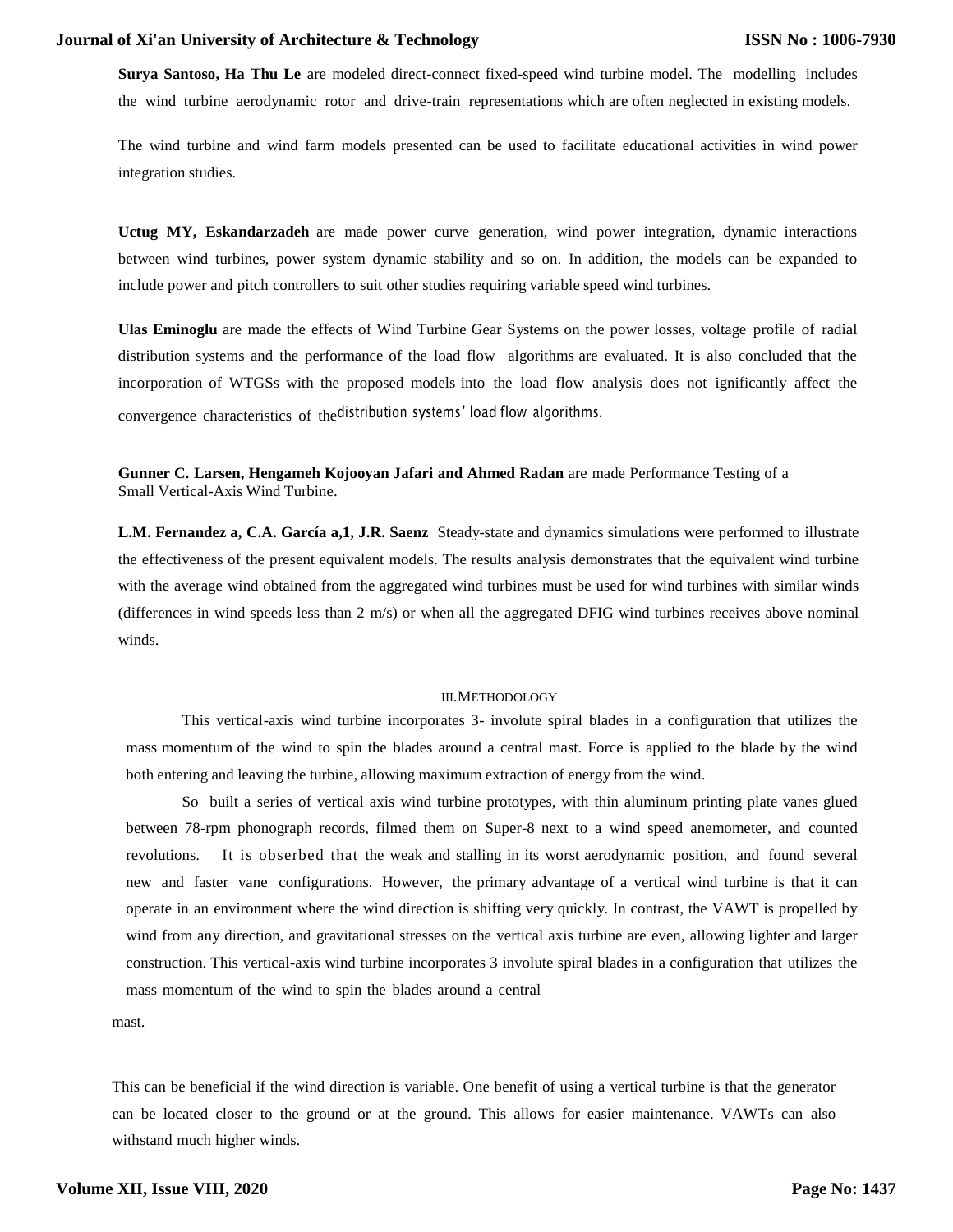The main advantage of VAWT over HAWT is it's insensitivity to wind turbines and therefore can be mounted closer to the ground making it effective for home and residential purpose. VAWT is quiet, efficient, economical and perfect for residential energy production, especially in urban environments.



#### **Working of Involute Spiral Wind Turbine**

Utilized a supporting frame for the all involute spiral wind turbine parts are fitted with the supporting columns. The central mast is connected to a top side of the turbine soft bearing. Then central mast is also connected to the supporting arms. The supporting arms another end is connected to the turbine base plate. The turbine base plate are supported with three supporting columns.

The turbine base plate bottom side bearing hub are welded with the bottom of the bearing.in this time misalignment of the bearing should be eliminated. The turbine shaft are fitted to the base plate and bottom side of the bearing. The turbine shaft another end connected to the central mast of the wind turbine. The turbine shaft are divided 120 degree and welded with supporting blade pieces. The wind turbine blade are configured as per the involute spiral drawings.

Then the involute spiral wind turbine blade are fixed with the turbine shaft. Then the turbine flywheel also fixed to the bottom of the turbine base plate.A small d.c generator roll on the flywheel wheel. The small knurled rollers offered considerable friction.

By using atmospheric air and flowing through the radial direction. According to the flow of air the turbine blade are moved with turbine shaft. Then the turbine flywheel also rotated. A small d.c generator small kuurled roller are toughed to the turbine fly wheel. Then d.c power will be automatically generated.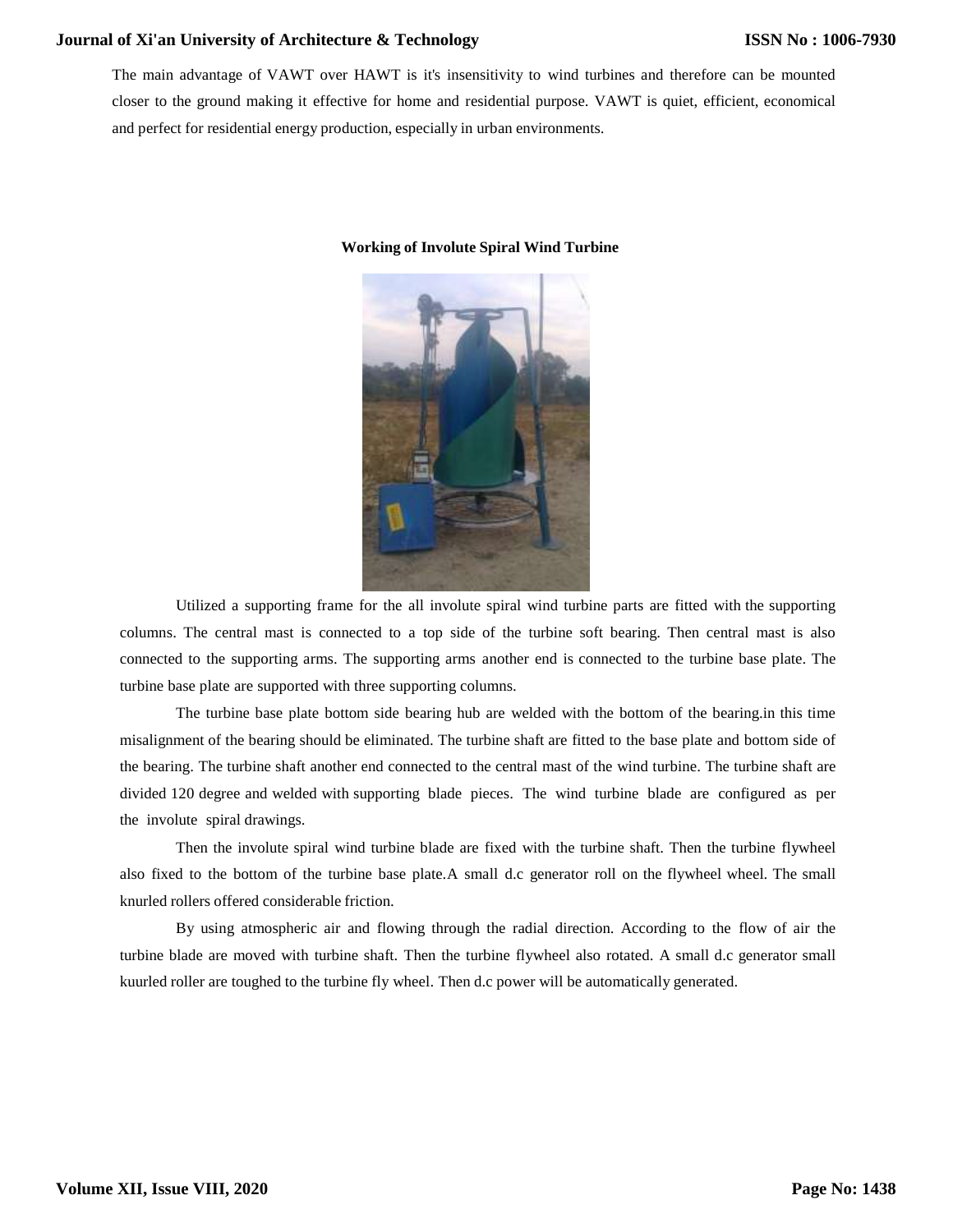# **Turbine Base plate**

Base plate material : Mild steel

Plate thickness : 2.5mm

Inner circle diameter : 30mm

Outer circle diameter : 610mm

### **Turbine Blades:**

| Material  | $: A T-6$ tempered aluminum. |
|-----------|------------------------------|
| Height    | : 786 mm                     |
| Length    | :915mm                       |
| Thickness | $: 1.5$ mm                   |

#### **Shaft:**

Material : Aluminum

Solid shaft. Diameter : 19 mm.

Length : 950mm

#### **Bearings:**

# NBC Bearing

Inner Diameter : 19 mm

Outer Diameter : 50 mm

# **Design Calculations**

# **Design of Shaft:**

# **Torque acting on the solid shaft:**

**T=P\*60/2πN**

Where,

T=Torque acting in shaft in N-mm.

P=Power in watts

N=Speed in rpm.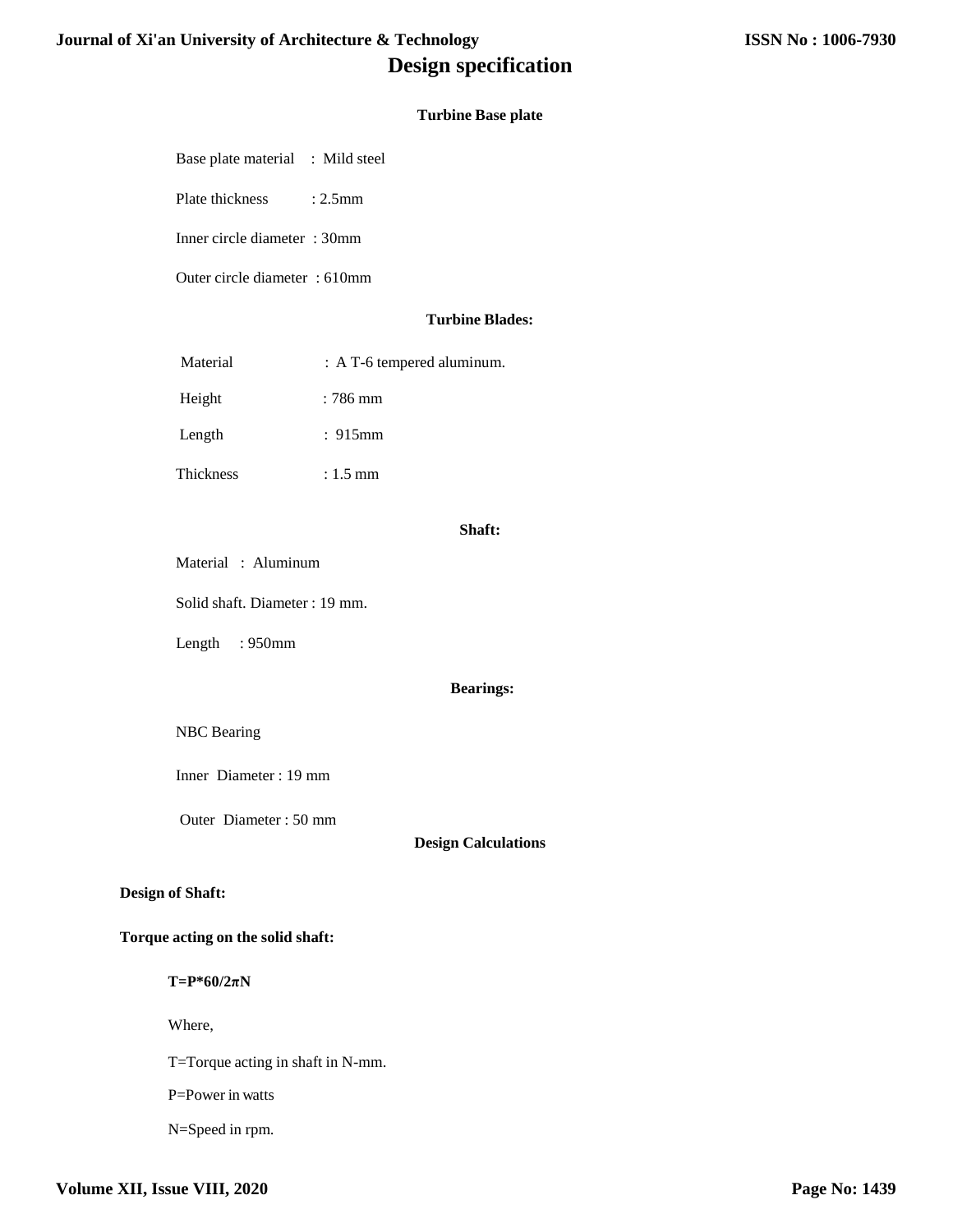$T = 7.91x60/2x3.14x50$ 

 $T = 1.51$  N-mm

#### **Diameter of the solid shaft:**

# **Tmax =π/16\*τ\*d 3**

Where,

Tmax =Maximum torque available in the shaft in N-mm.

 $\tau$  =Shear stress in the shaft in N/mm<sup>2</sup>.

d =Diameter of the solid shaft.

# **Design of Bearings:**

#### **Roller bearings:**

# **Co=fo\*i\*Z\*D\*le\*COS α**

Where Co=Basic static radial load rating.

fo=factor for roller bearings=21.6

i=Number of rows of rollers in bearing

Z=Number of rollers per row

le=Effective length

#### **IV. Experimental Setup**

Turbine base plate has been get machined for the following dimension

- Diameter- 610mm
- Thickness- 2.5mm

Mild steel shaft has been get machined for the following dimension

• Height- 950mm

• Diameter- 19 mm

The circumferential area of the shaft is made divided into 3 sections

 $\cdot$  ((360°/3 =120 °)

Holes have been made in the shaft to make fix the involute spiral blade.

Three blades have been designed in the form of involute spiral blade shape.

Each blade have been designed as per the following dimensions

- Height- 786mm
- Length-915mm
- Thickness- 1.5mm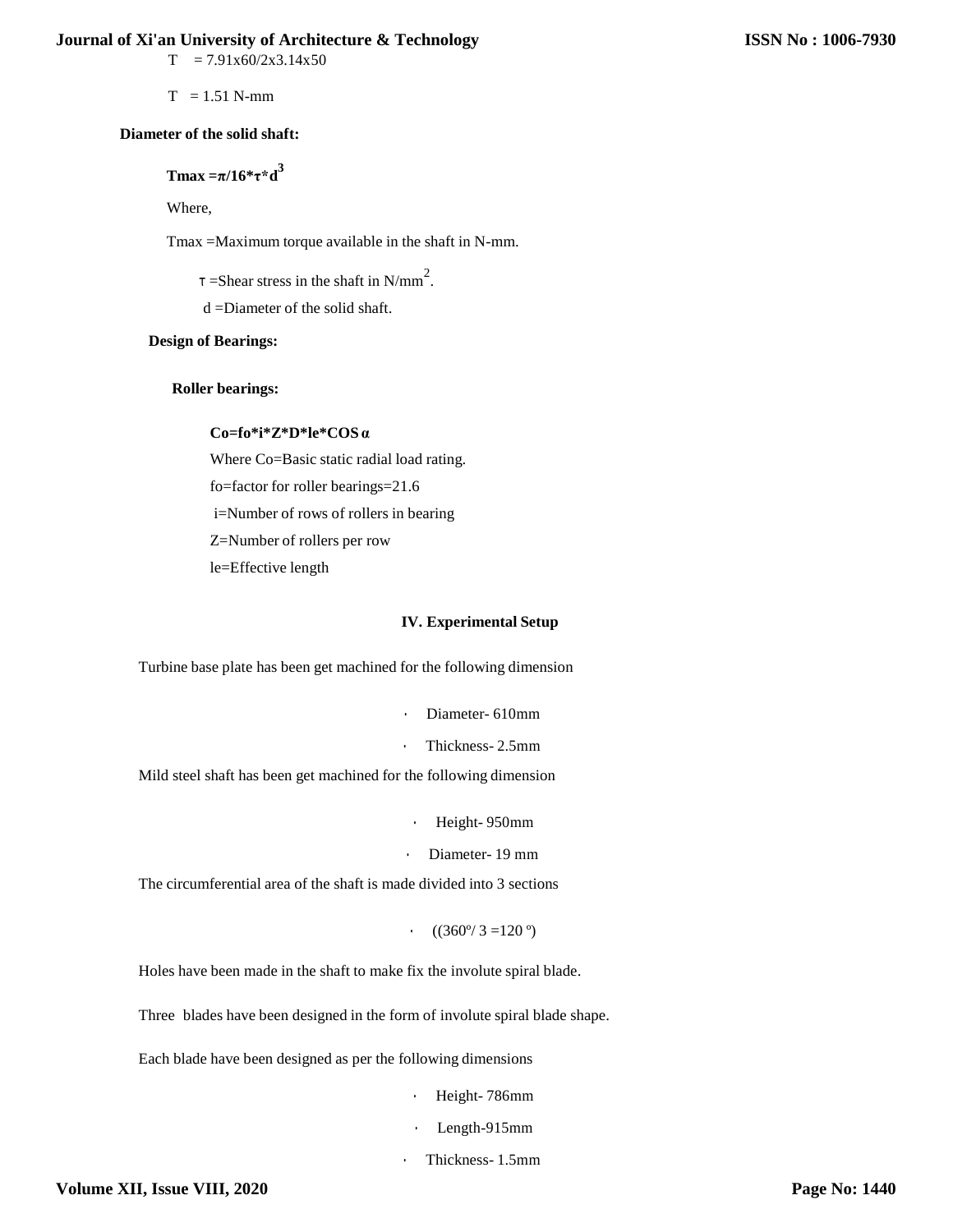Blades have been fixed to the shaft by using the bolts & nuts.

Bearings are get attached to both the ends of the top and bottom of the shaft.

The entire set up is being fixed to the support.

The flywheel has been fixed at the bottom end of the shaft.

The d.c generator has been mounted to the supporting columns.

| Wind speed in<br>m/s | Turbine rotor speed in<br>rpm | Voltage in volt |
|----------------------|-------------------------------|-----------------|
| 1                    | $\Omega$                      | $\Omega$        |
| $\overline{2}$       | $\Omega$                      | $\theta$        |
| 3                    | 20                            | $\overline{2}$  |
| 4                    | 40                            | 4               |
| 5                    | 55                            | $\overline{7}$  |
| 6                    | 75                            | 10              |
| $\overline{7}$       | 90                            | 12              |
| 8                    | 110                           | 14              |
| 9                    | 130                           | 16              |

# **Experimental test in atmospheric wind energy:**

#### **Wind speed vs power in watts**

| Wind speed in m/s | Power in watts |
|-------------------|----------------|
|                   |                |
|                   |                |
| 3                 |                |
|                   | 3              |
|                   |                |
|                   |                |
|                   | 10             |
|                   | 13             |
|                   | 16             |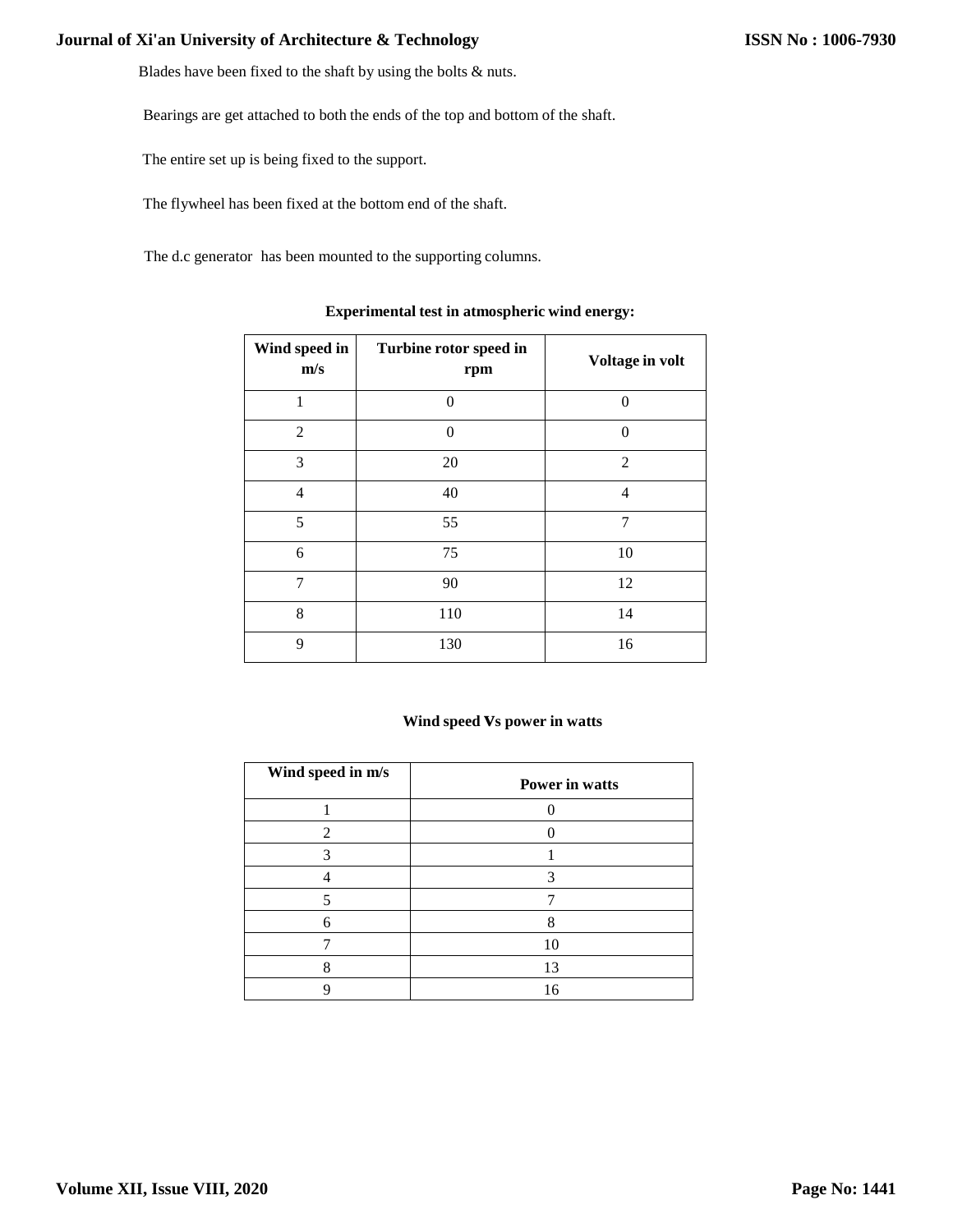#### **WIND SPEED VS POWER IN WATTS**



**Wind speed vs turbine rotor speed in rpm The fig shows that when the wind speed increases the power produced is increased** 



Figure shows that when the wind speed increases the wind turbine rotor speed also increases.



#### **wind turbine rotor speed vs voltage**

It is observerbed from the figure , when the wind turbine rotor speed increases the consumption of electric power.so that the voltage is increased.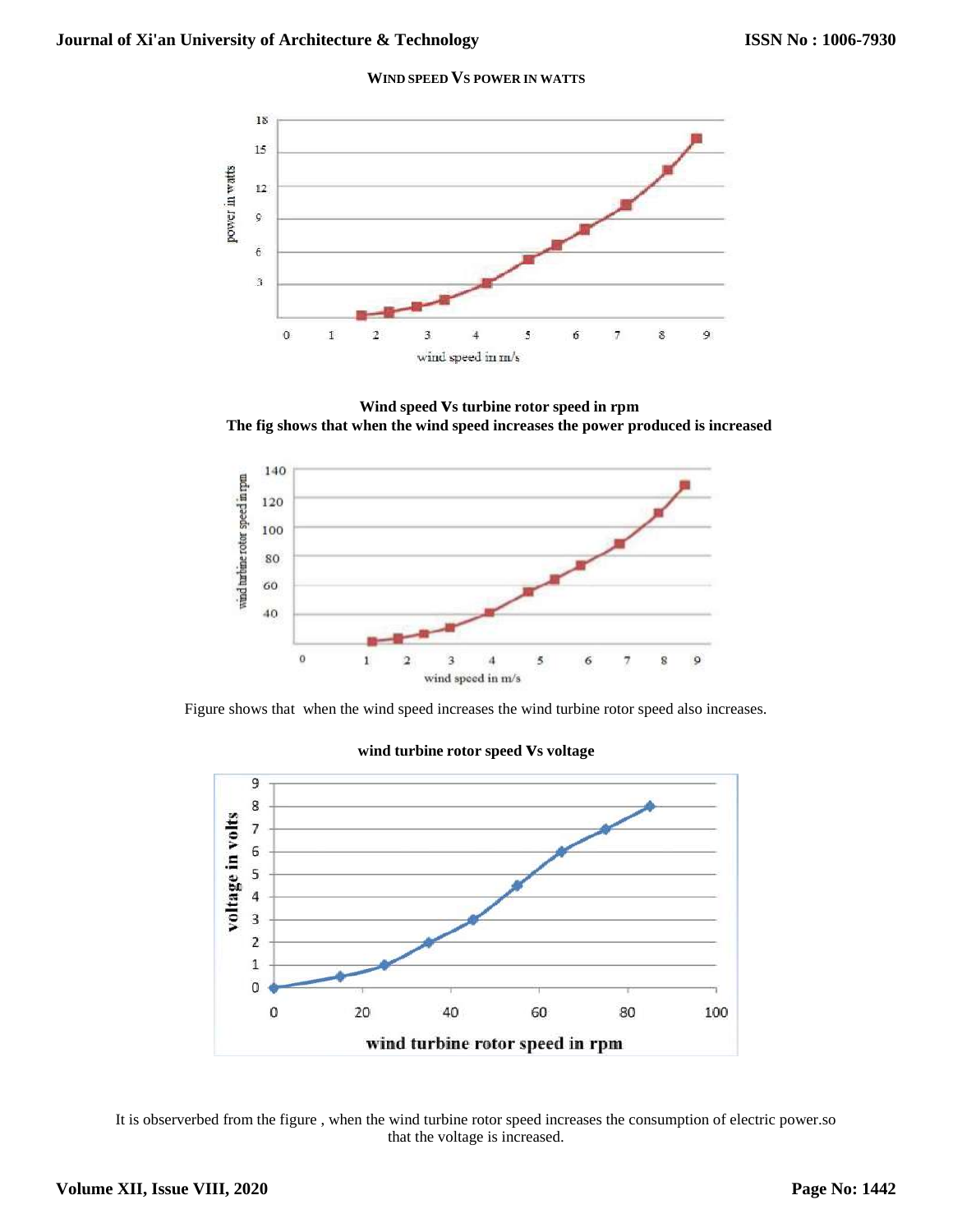#### V. CONCLUSION

In this work, to increase low wind speed power of a vertical axis wind turbine, control mechanism design and its realization of model are carried out. 3 involute curved blades of 2 feet span length are used and rotor radius is fixed to vertical axis. For this model, the involute spiral blade system and the individual blade control system are applied respectively to improve its coefficient of performance. The involute spiral wind turbine is capable of generating more power. The force of each blade at the specific rotating position and several airfoils such are studied in addition to a symmetric airfoil. Involute spiral method, the power output is improved about 30% comparing with other type blade.

#### REFERENCES

.

- Kirke, B.K. "Evaluation of self-starting vertical axis wind turbines for stand-alone applications," Ph.D thesis, Griffith University, Australia, 1998.
- (2) Hwang, I.S., Hwang, C.S., Min, S.Y., Jeong, I.O., Lee, Y.H. and Kim, S.J. "Efficiency Improvement of Cycloidal Wind Turbine by Active Control of Blade Motion," 16th International Conference on Adaptive Structures and Technologies, Paris, France, 9-12 October 2005.
- (3) Ajao K.R, Mahamood M.R and Iyanda M.O (May, 2009). Interface for modeling the power output of a Small wind turbine**.** Indian Journal of Science and Technology Vol.2 No 5
- (5) Cotrell J (January, 2002). A preliminary Evaluation of a Multiple-Generator Drive train Configuration for Wind Turbines. NREL/CP-500-31178
- (6) Florin I, Anca D.H, Clemens J, Poul S and Frede B (March, 2004). Advanced Tools for Modelling, Design and Optimization of Wind Turbine System. Conference proceedings, Nordic wind power conference.
- (7) J. F. Manwell., J. G. McGowan. and A. L. Rogers, (2002). "Wind Energy Explained". John Wiley & Sons, West Sussex , England.
- (8) John F. Walker and Nicholas Jenkins, (1997). "Wind Energy Technology". John Wiley & Sons. England.
- (9)Terrence C. Sankar (2008) The Case for Vertical Axis Wind Turbines. Technical Proceedings of Clean Technology Conference and Trade Show, Robert Morris University, Pittsburgh Pa, Pages: 136 - 139.
- (10) Global Wind Power Continues Expansion, Pace of Installation Needs to Accelerate to Combat Climate Change (March 4th 2005). Brussels: Global Wind Energy Council.